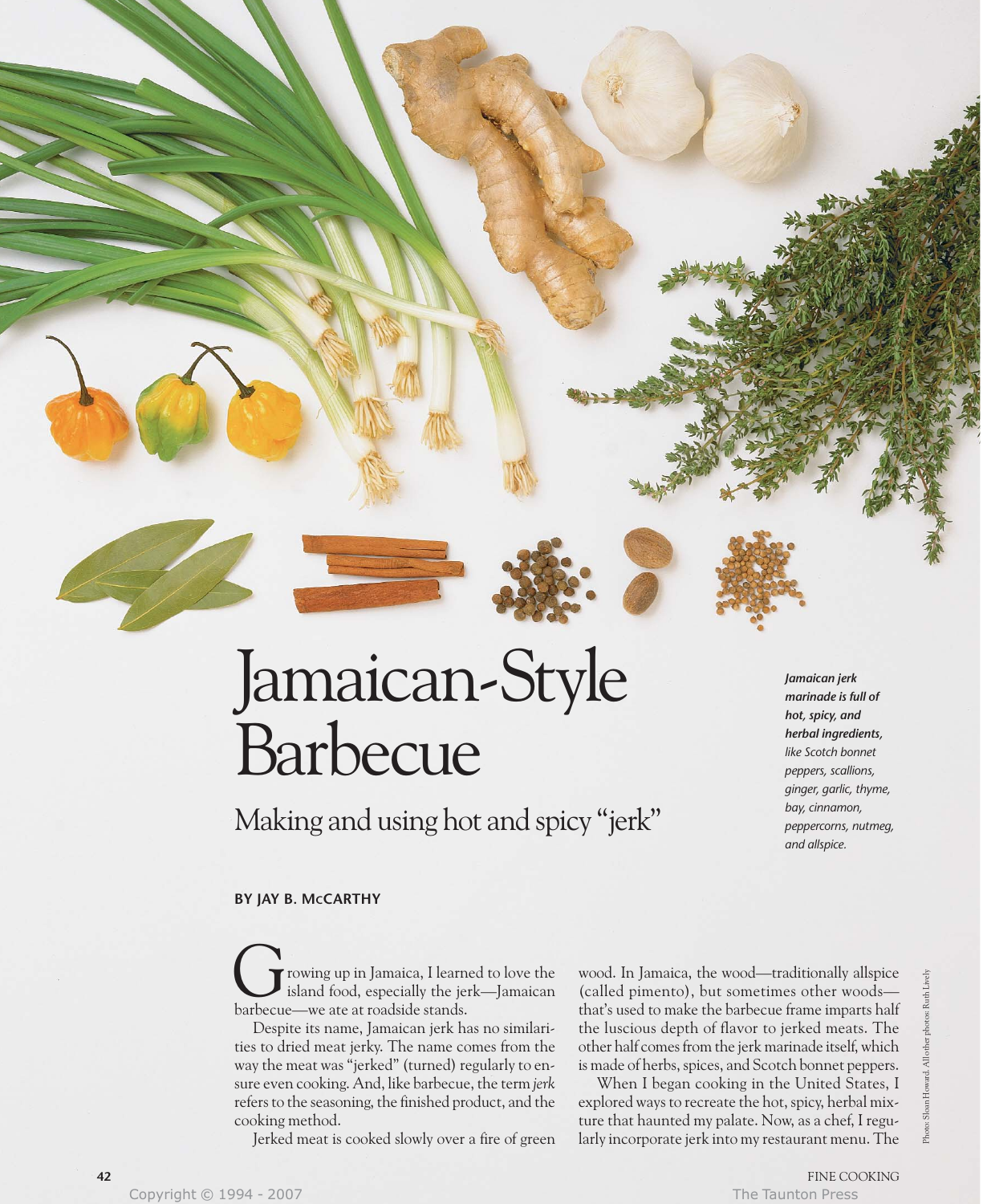jerk mixture is easy to make, and it can be used on many kinds of meat, poultry, and fish. If the traditional method of roasting jerk over green wood doesn't suit you, you can use any kind of grill setup, a smoker, or your oven.

## **TRADITIONAL AND NOT-SO-TRADITIONAL JERK**

In the past, pork was the only meat that was jerked. Freshly slaughtered pigs and wild boar were—and still are—chopped coarse, rubbed with the marinade, and then slowly roasted until well done with a crisp, crunchy outside. The meat is served hot with extra Scotch bonnet sauce or jerk marinade, and it's often accompanied by "festival," a fried cornmeal dumpling that's like a hushpuppy, but longer and sweet.

Today, jerk stands in Jamaica offer both pork and chicken. They're the most affordable and readily available meats; beef is very scarce and expensive.

Recently, jerked fish and jerked lobster have made their way onto restaurant menus both in Jamaica and in the United States. Jerked fish is often referred to as "slash and burn," from the slashing of the fish skin to help the flavors penetrate and the charring of the marinade as the fish is slowly roasted. Jerked lobster is boiled with jerk seasoning in the water, or split, rubbed with butter and jerk, and broiled. Due to the much shorter cooking times, the jerk doesn't permeate fish or lobster very deeply and is used more as a condiment.

There are far more food items around the planet that lend themselves to be jerked than are available in

**SOURCES FOR SCOTCH BONNETS**

**Dean & DeLuca,** 560 Broadway, New York,

**Don Alfonso Foods,** PO Box 201988, Austin, TX 78720-1988; 800/456-6100. They grow their own peppers; available in summer. **Melissa's,** PO Box 21127, Los Angeles, CA 90021; 800/588-0151. Peppers are imported:

**Stonewall Chili Pepper Co.,** PO Box 241, Stonewall, TX 78671; 800/232-2995. They grow their own peppers; available in summer.

**AND HABANEROS**

NY 10012; 800/221-7714

available year-round.

Jamaica, however. I have made jerked rabbit, quail, pheasant, and squab. My most recent innovation is Jerky Turkey, as I like to call it (see the recipe on p. 45). Jerk is a fantastic marinade for fish steaks and grilled squash and eggplant. I've even made jerked breads to use as stuffing, and spread jerk on pizza crust.

## **JERK: THE SEASONING**

Jerk is a thick paste, sometimes called jerk rub, which can be thinned with oil, vine-

gar, or a combination of the two to make a pourable, saucelike marinade. You can also use soy sauce to thin jerk rub, but it isn't traditional.

There are good commercial jerk seasonings available. Walkerswood is my favorite, though I always add a Scotch bonnet pepper or two for some extra heat. The best way, however, is to make the stuff yourself.

The core ingredients of jerk are scallions, thyme, allspice, Scotch bonnets, black pepper, nutmeg, and cinnamon. The scallions used in Jamaica are more like



baby red onions, but green scallions work fine. The thyme is a very small-leaved, intensely flavored English thyme. I prefer Jamaican allspice, which has more pungency than allspice from elsewhere. McCormick and Spice Islands both market Jamaican allspice.

Scotch bonnet peppers add a big flavor to jerk (see Sources below). They have what I think of as a

> "round" taste—intense heat with apricot or fruity overtones. The best substitute for a Scotch bonnet is a fresh habanero pepper, which is becoming increasingly available nationwide. (Frieda's Finest, a specialty produce distributor in California, sells a thousand pounds a day!) But to my taste, habaneros have all of the heat and none of the fruitiness of Scotch bonnets, so I always add a little honey or fruit jam or syrup when I use habaneros for jerk.

Most Jamaicans grind their dry ingredients by hand in a mortar and pestle. You'd never find a food processor at a jerk stand. The most advanced form of machine probably would be a hand-cranked meat grinder, followed closely by a machete. I think this hands-on approach gives Jamaican jerk that extra cup of love and caring that makes it taste so good, and it's why I prefer to hand-chop all the ingredients. If you're not so inclined, you can use a blender or food processor to process everything except the

*Jerk rub is versatile. The thick paste of herbs, spices, and peppers can be used to flavor many items, from pork to poultry to fish. In Jamaica, jerk pork is traditional, but McCarthy has found that stuffing jerk under the skin of a turkey breast produces delectable, moist, and pleasantly spicy results.*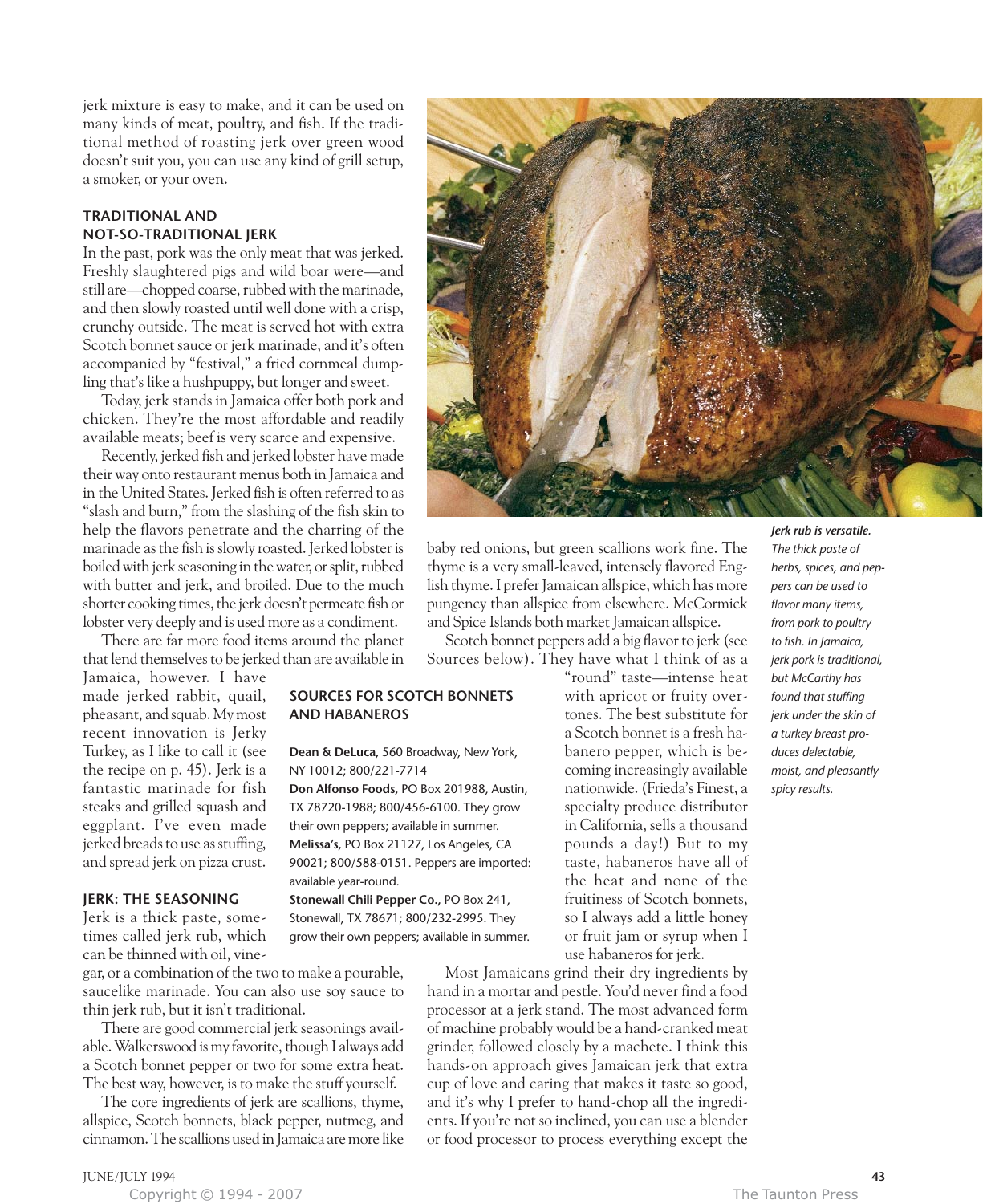

*Chopping the ingredients by hand gives a better texture. When chopping the individual ingredients by hand, aim for pieces of consistent size. If you make jerk in a blender or food processor, be careful not to overprocess. And if you do use a machine to make jerk, you should still chop the thyme and peppers by hand, or you'll end up with green mush.*

*Fresh-ground spices make a world of difference, so McCarthy grinds his own. He keeps a coffee mill dedicated to the purpose so he can make potent ground spices as needed.*



thyme and Scotch bonnets, which you should mince by hand. This way you'll end up with jerk rub that has great texture instead of being just green mush.

I'm also a firm believer in grinding my own spices fresh as I need them. Whole spices keep their aromatic oils (and therefore their flavor) better than ground spices do. I simply pulverize whole spices in a coffee mill.

## **JERK: THE PROCESS**

Jerking is a two-step process. First you marinate the meat for at least four hours; overnight is better. Then you slow-cook it, preferably over hardwood coals, because the sweet hardwood smoke contributes half the flavor of the finished jerk. Here in Texas, I use pecan, apple, or my favorite, peach. Maple, walnut, almond, or hickory would be fine, too.

The traditional Jamaican way is to dig a pit about two feet deep and set stones or cinder blocks at each end to support the green sticks of the grill framework about eight inches above the coals. The fire is started and when the coals are ready, the sticks are set in place, and the meat is put on the barbecue. Banana leaves used to be placed on top to help trap the smoky heat; nowadays it's more likely to be a sheet of galvanized zinc. The meats are "jerked," or turned, every 15 to 20 minutes. Pork takes two to four hours and chicken 45 minutes to two hours, depending on the fire. The slower and longer the cooking process, the better the finished jerk.

To make jerk pork at home, I marinate the meat and refrigerate it overnight. I use a lot of jerk in proportion to the amount of meat, normally two to three cups of jerk rub for a 6-pound pork butt roast. I prepare the pork butt by removing the bone (you can have the butcher do this). Then I place it skin-side down on the cutting board and cut it at  $1\frac{1}{2}$ -inch intervals straight down to, but not through, the bottom layer of fat next to the skin. I rotate the roast 90° and again cut at 11 ⁄2-inch intervals. This makes a lot of stubby, square fingers of meat, all connected on one side by fat and skin. I rub the jerk deeply into these pieces of meat.

About an hour before I begin cooking the roast, I start a fire in my covered grill with mesquite. When the mesquite coals are ashen, I add peach or pecan wood (I do this because there's always more mesquite available than fruitwood). I put a drip pan directly under the meat to prevent scorching. I often pour half a bottle of Jamaican Red Stripe beer into the drip pan (I drink the other half). I set the pork on the grill rack 6 to 8 inches from the coals, cover it with a pot or lid, and "jerk" it every 15 to 20 minutes until the meat is tender, spicy, and succulent. By the time the pork is done, the pan's contents are a great dipping sauce.

You can also cook jerk in the oven. See the turkey recipe at right.

### *JERK RUB*

You'll get a better texture if you chop the herbs and peppers by hand. A food processor or blender is a time-saver, but it tends to make an overly smooth purée. If you want to use a machine, be sure to pour in the half cup of oil first, and then add the herbs. The thyme and peppers should *always* be chopped by hand and added at the end. Be careful with the peppers, however. Their oils can really burn your eyes and skin, so be sure to wash your hands when you're finished chopping. And don't add the seeds unless you like a lot of heat.

If you grind the spices in a coffee mill or spice grinder, start with the nutmeg and cinnamon. Grind these until